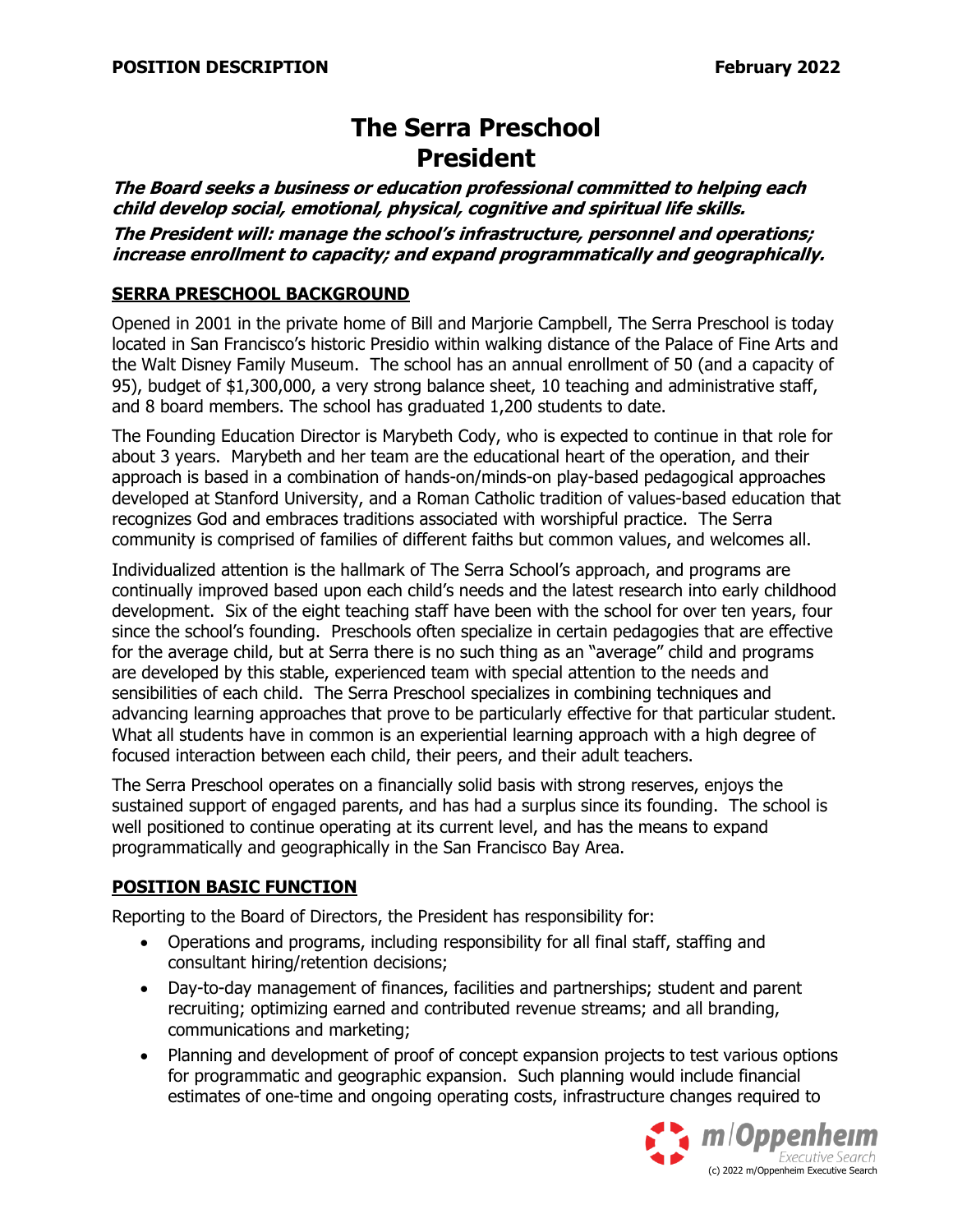scale the organization, teacher training according to established Serra standards, market research to establish demand, facilities planning, and licensing and oversight.

• Project implementation of expansion initiatives, with execution starting January 2024 or earlier.

The Founding Education Director of the school reports to the President, however this role operates distinctly as regards curricular content, the child's preschool experience, and interactions with parents. The two leaders are envisioned as collaborators in the truest sense. The Founding Education Director orchestrates enriching experiences for children in close consultation with their parents, and selects, counsels, trains and evaluates teachers. Although the Founding Education Director has a considerable measure of autonomy, decisions on curriculum (particularly documentation of approaches that Serra can deploy at new locations), teacher hiring, program or geographic expansion, and other educational decisions that impact finances, must also be agreed and coordinated with the President.

The Serra Preschool must prepare for the retirement of the Founding Education Director in three years, must work with her and the Board to recruit a successor, and must develop training programs for teachers that are not dependent on the presence of the Founding Education Director's steady guiding hand. This is also needed to safeguard the quality of The Serra Experience as the organization expands its services, programs or geographic reach. Over the next three years, and with the active participation of the Founding Education Director and teaching staff, the President will orchestrate creation of a "Serra Preschool Teacher Training Program." This teacher training curriculum will eventually be executed without the personal involvement of the Founding Education Director.

### **The President ensures that the organization is financially, operationally and educationally strong and scalable; and ensures that by January 2024 The Serra School begins a program of expansion to other San Francisco Bay Area locations.**

## **RESPONSIBILITIES**

PRIORITIES IN THE FIRST 6 MONTHS:

- Quickly get to know The Serra Preschool its people, culture and constituents; funding and finances; facilities and operations; educational approaches and programs;
- Establish strong working relationships with the Board, the Founding Education Director, staff, partners, funders and others in the field; strengthen and sustain a culture of transparency, collaboration, communication, teamwork and integrity;
- Take on day-to-day, hands-on management of day-to-day facilities, administration and processes related to the functioning of the school, with particular emphasis initially on increasing enrollment and revenue; institute best practices and streamline back-office operations functions to position the school for expansion;
- Develop within the first 90 days a marketing plan for Serra, gain Board approval, and begin implementation of the plan.

MARKETING, STUDENT RECRUITING, REVENUE OPTIMIZATION

• Function as the organization's point person for recruiting parents and their children to The Serra Preschool; maintain, promote and provide visibility for The Serra Preschool by

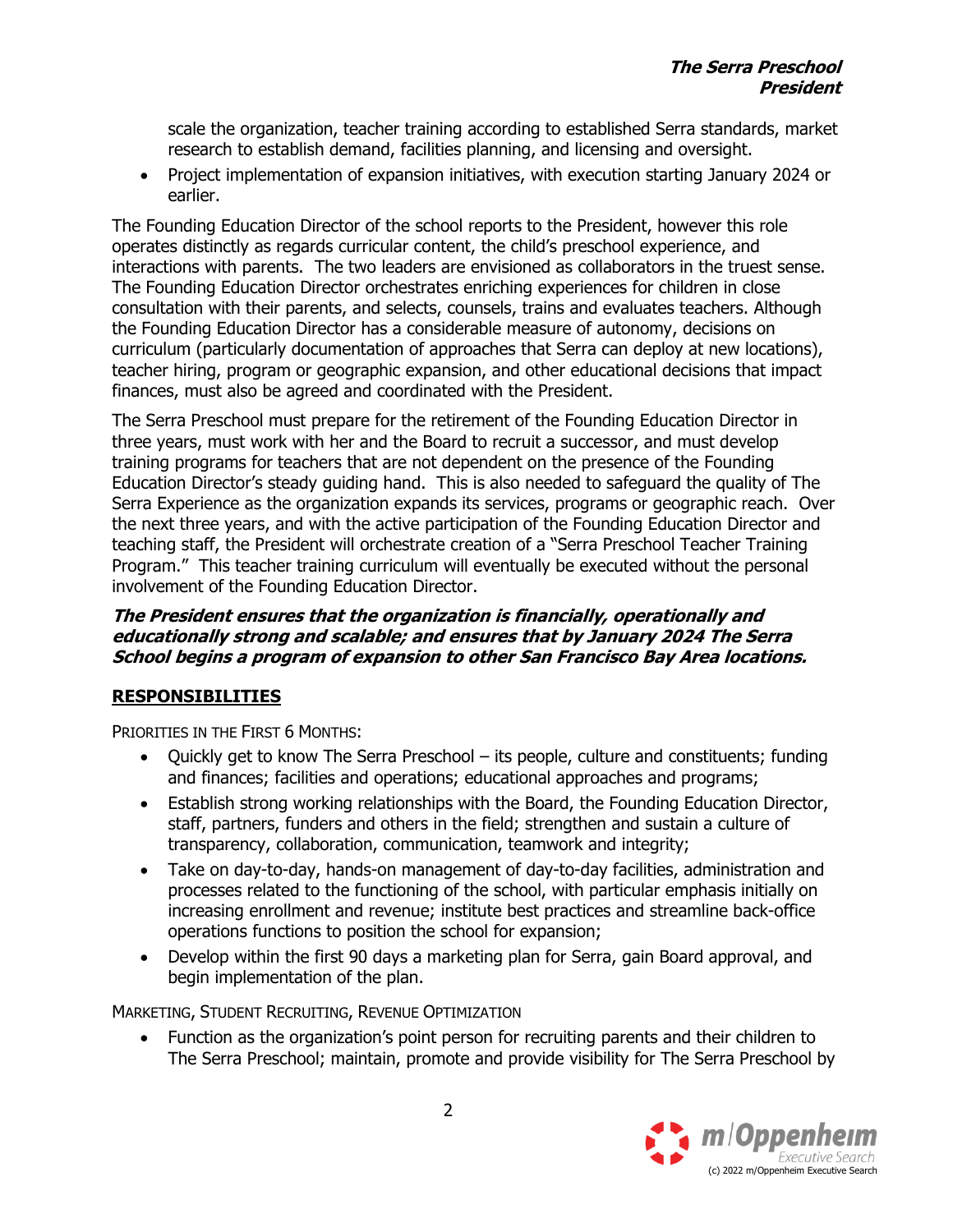serving as a credible, articulate and effective spokesperson, in person and in writing; reinforce and build positive understanding of and reputation for the organization;

- Drive earned income through tuition & fees, in-kind contributions and financial donations through solicitations; view all Board, staff, programs through a resource development lens; personally develop fundraising relationships and drive solicitations;
- Understand current, and research prospective, constituents able to fund The Serra Preschool at the Presidio location and in other regions around San Francisco Bay; create strategies and target new locations for Serra Preschool operating units; recruit parents and students for targeted new Serra Preschool locations.

FINANCE, OPERATIONS AND FACILITIES:

- Review, streamline, simplify and make transparent The Serra Preschool's financial apparatus; review chart of accounts, current accounting systems and control procedures, audit trails, financial documentation and workflows with particular emphasis on strong financial controls; assure that financial infrastructure is lean and cost-efficient, while allowing flexibility for scaling as new schools are opened throughout the San Francisco Bay Area;
- Ensure that actual expenditures are in alignment with budget plans; review all contracts, insurance, vendor and subcontractor relationships to understand them and identify cost savings; assure that payroll is accurate and processed in a timely way; forecast and manage cash flow;
- Secure the organization's buildings and grounds in different locations, assuring that all property remains on site, and that locations are safe for all children and users throughout the day and night;
- Ensure that the organization's financial systems and operating infrastructure are scalable and sufficiently robust as organization expands.

BOARD RELATIONS

- Review Board: by-laws and governance policies, recruiting, give/get standards, term limits, and oversight responsibilities (finance, fundraising, curriculum, and personnel) and accountability; work with the Board to implement agreed changes;
- Keep the Board updated on Serra operations; with the Chair, coordinate the efforts of various committees and encourage Board members to be active in oversight and scaling activities, including identifying programmatic and geographic expansion opportunities;
- Help identify and recruit new Governance Board members, whose talents, commitment, and fundraising abilities are congruent with the needs and mission of The Serra Preschool, and will help in the organization's expansion efforts; recruit Local School Advisory Boards consisting of parents and other local community members who are physically proximate to new school locations.

# **IDEAL EXPERIENCE, QUALIFICATIONS AND EXPERIENCE**

The ideal candidate should have the following experience and qualifications:

• Proven managerial, problem-solving and planning capabilities with significant financial, administrative, human resources, and day-to-day operating responsibility with a high-